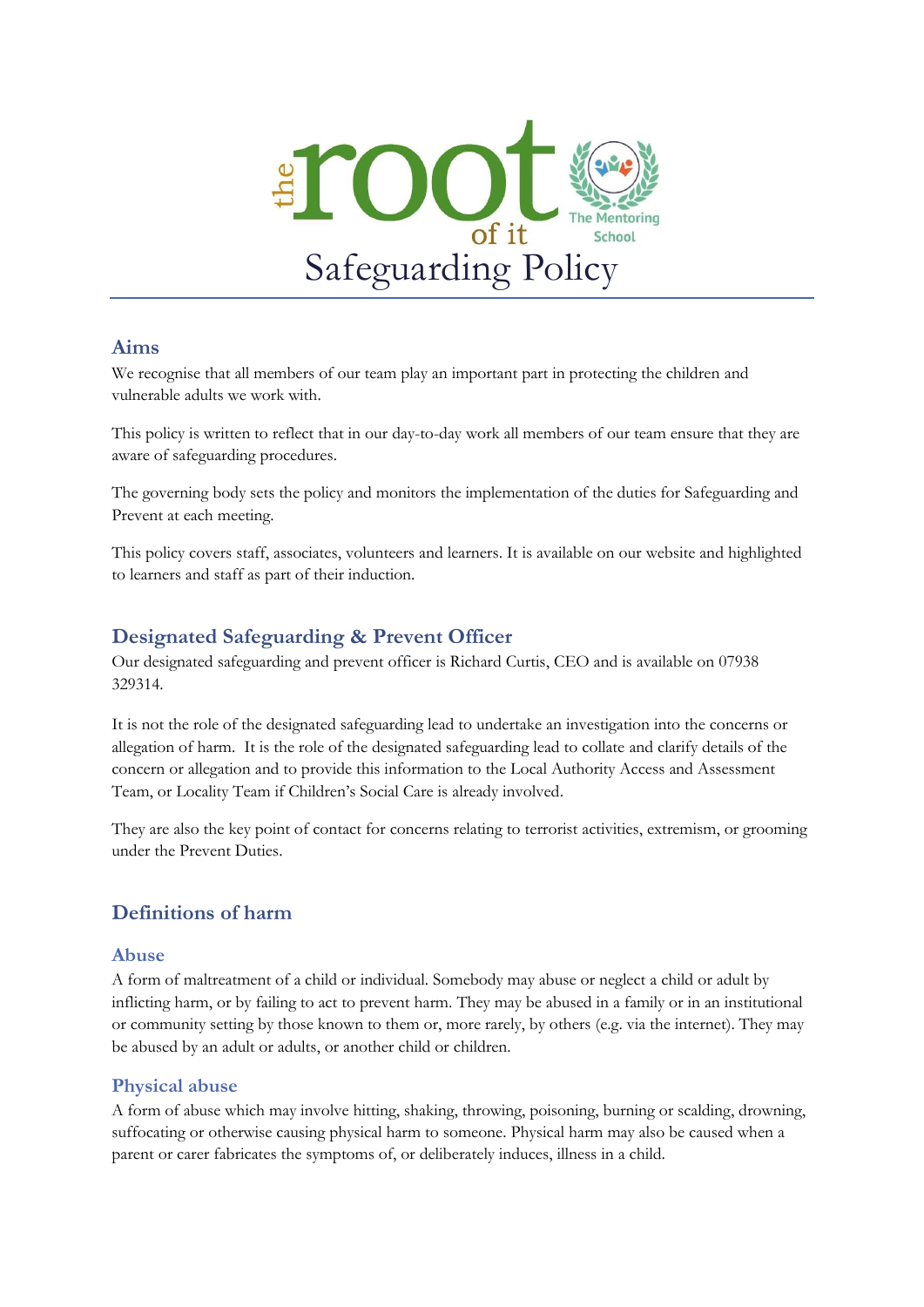### **Emotional abuse**

The persistent emotional maltreatment of an individual such as to cause severe and persistent adverse effects on the their emotional development. It may involve conveying to a child or adult that they are worthless or unloved, inadequate, or valued only insofar as they meet the needs of another person. It may include not giving them opportunities to express their views, deliberately silencing them or 'making fun' of what they say or how they communicate. It may feature age or developmentally inappropriate expectations being imposed on children. These may include interactions that are beyond a child's developmental capability, as well as overprotection and limitation of exploration and learning, or preventing the child participating in normal social interaction. It may involve seeing or hearing the illtreatment of another. It may involve serious bullying (including cyber bullying), causing individuals frequently to feel frightened or in danger, or the exploitation or corruption of children or vulnerable adults. Some level of emotional abuse is involved in all types of maltreatment of an individual, though it may occur alone.

#### **Sexual abuse**

Involves forcing or enticing a child, young person or adult to take part in sexual activities, not necessarily involving a high level of violence, whether or not the individual is aware of what is happening. The activities may involve physical contact, including assault by penetration (for example, rape or oral sex) or non-penetrative acts such as masturbation, kissing, rubbing and touching outside of clothing. They may also include non-contact activities, such as involving children in looking at, or in the production of, sexual images, watching sexual activities, encouraging children to behave in sexually inappropriate ways, or grooming a child or vulnerable adult in preparation for abuse (including via the internet). Sexual abuse is not solely perpetrated by adult males. Women can also commit acts of sexual abuse, as can children.

#### **Neglect**

The persistent failure to meet a child's basic physical and/or psychological needs, likely to result in the serious impairment of the child's health or development. Neglect may occur during pregnancy as a result of maternal substance abuse. Once a child is born, neglect may involve a parent or carer failing to: provide adequate food, clothing and shelter (including exclusion from home or abandonment); protect a child from physical and emotional harm or danger; ensure adequate supervision (including the use of inadequate care-givers); or ensure access to appropriate medical care or treatment. It may also include neglect of, or unresponsiveness to, a child's basic emotional needs.

## **Recognition of harm**

The harm or possible harm of an individual or child may come to your attention in a number of possible ways;

- Information given by the individual or child, his/ her friends, a family member or close associate.
- The child's behaviour may become different from the usual, be significantly different from the behaviour of their peers, be bizarre or unusual or may involve 'acting out' a harmful situation in play.
- An injury which arouses suspicion because;
	- o It does not make sense when compared with the explanation given.
	- The explanations differ depending on who is giving them (e.g., differing explanations from the parent/carer and child).
	- The child appears anxious and evasive when asked about the injury.
- Suspicion being raised when a number of factors occur over time, for example, the child fails to progress and thrive in contrast to his/her peers.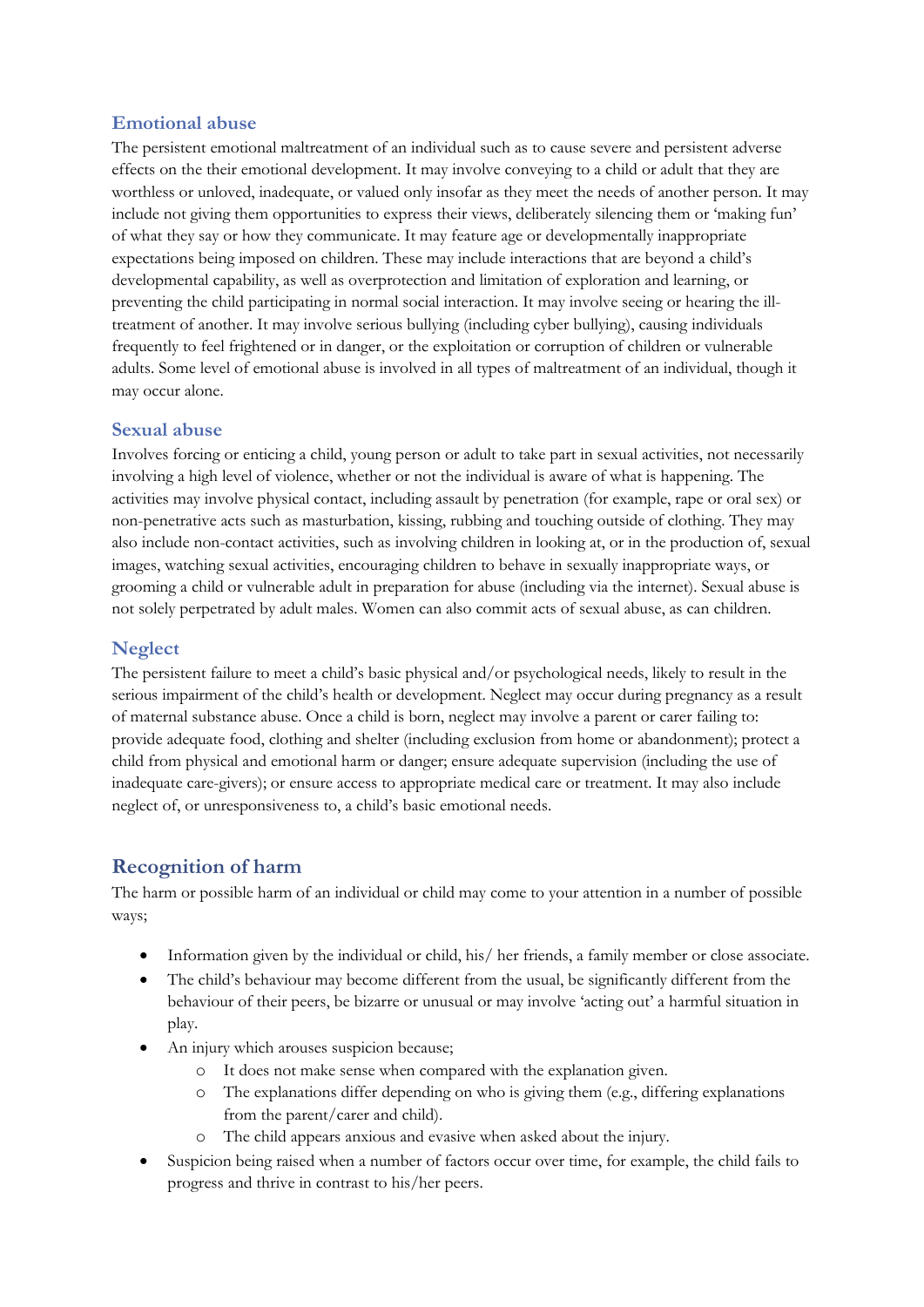- Contact with individuals who pose a 'risk to children or others'. This may be someone who has been convicted of an offence listed in Schedule One of the Children and Young Person's Act 1933 (Sexual Offences Act 2003), or someone who has been identified as continuing to present a risk to children or vulnerable adults.
- The parent's behaviour before the birth of a child may indicate the likelihood of significant harm to an unborn child, for example substance misuse, or, previous children removed from their carers.

### **Managing a Disclosure**

- Listen to what the person has to say with an open mind.
- Do not ask probing or leading questions designed to get the child to reveal more.
- Never stop someone who is freely recalling significant events.
- Make note of the discussion, taking care to record the timing, setting and people present, as well as what was said.
- Do not ask them to write a statement.
- Never promise the child or individual that what they have told you can be kept secret. Explain that you have responsibility to report what they have said to someone else.
- The Safeguarding Officer must be informed immediately.

## **Raising concern**

If a team member has any concerns about a child or individual they are working with, the Team Member has a duty to report those concerns. They should make their own notes immediately, so that they are fresh and uninfluenced.

The concerns should be reported to the Safeguarding Officer as soon as is practically possible.

Team member's will need to provide information on what you have seen, what you have heard from others and what has been said to you directly.

The Safeguarding Officer will maintain their own record of these concerns, which will also form part of any future report.

They must also follow that up with a completed Safeguarding Concern Form, which must be returned to [richard.curtis@rootofit.com](mailto:richard.curtis@rootofit.com) within 24 hours. This is then stored digitally with access restricted to the Safeguarding Officer's control.

If a Team Member is in doubt, anonymous advice should be sought from the Safeguarding Officer.

The Safeguarding Officer will either liaise directly, or instruct the Team Member to do so, with relevant authorities, such as Social Services or the Police.

## **Training or live events**

We have a duty of care to the people attending our training or live events (either in-person or online). Facilitator's should be vigilant to the potential for safeguarding incidents or other unwanted behaviour (e.g. racism or bullying), none of which are acceptable.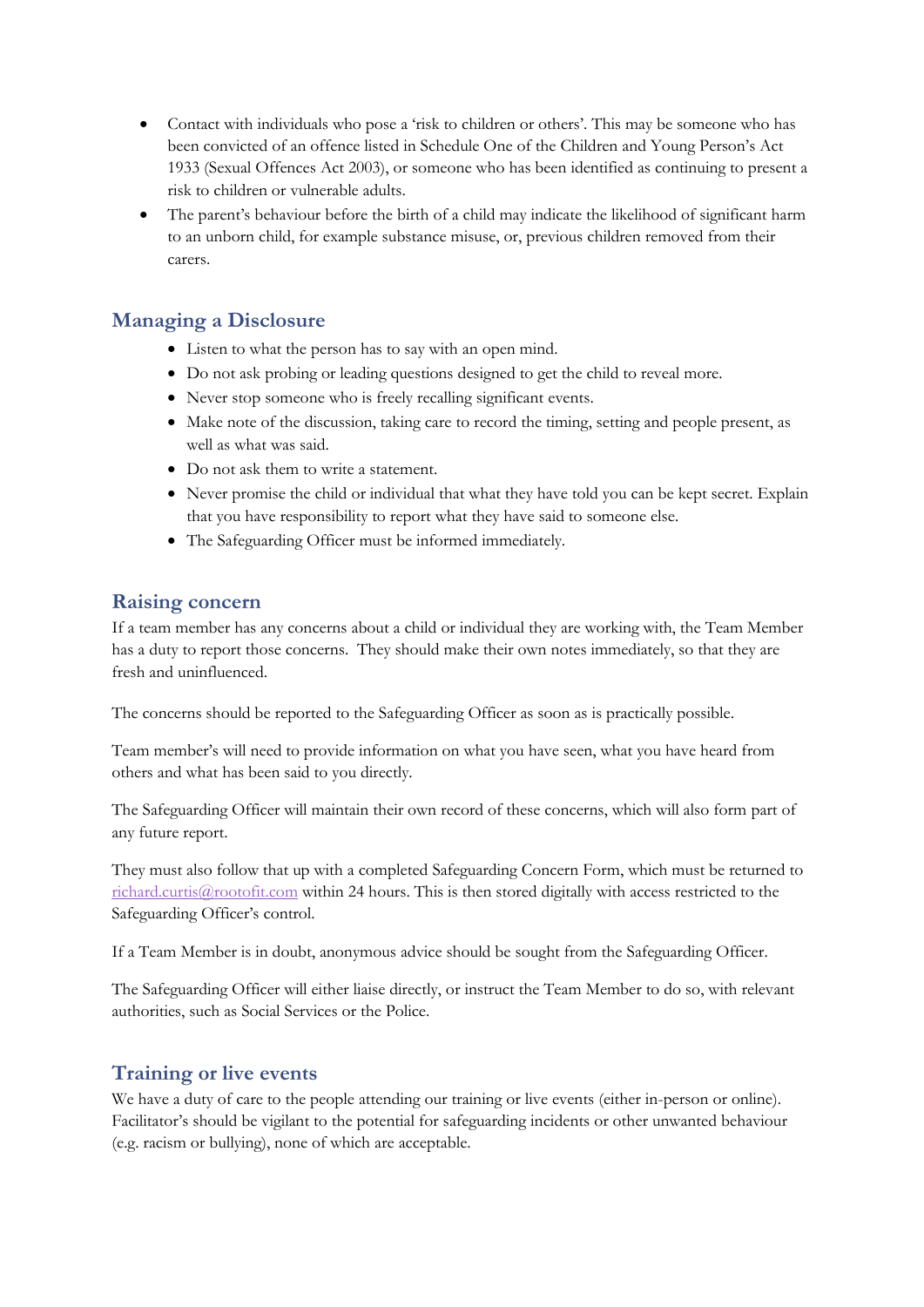There should be a lead for safeguarding for all live events (in-person or virtual) and it should be clear to attendees who that person is. They should make it clear at the outset their role and make it clear that attendees should report their concerns to them. Likewise, that lead should be vigilant to the potential for incidents and take action accordingly. Safeguarding concerns should be reported as per this policy and also reported to hosts if the event or training is taking place within an organisation (e.g. delivered to service users of a charity, or pupils at a college).

If delivering online events, they should ensure they can hear attendee's audio feeds and regularly have sight of attendee's video broadcasts to ensure that there is no inappropriate non-verbal content, such as images or intimidating signals. Action should be taken immediately, such as instructing the student to stop that behaviour, expelling the user or disconnecting the online meeting for all users.

In the event our team are attending an external event, or delivering training within another organisation (e.g. delivering online training to a group of students from the same school), then the duty of care remains with the other organisation. However, this should not take away the vigilance of our staff and indeed should not stop them from acting (e.g. reporting a safeguarding concern or acting to stop bullying).

### **Responsibilities**

All team members who work with children, young and vulnerable people must ensure they not only understand but also act in line with this policy.

Breach of this policy or unauthorised disclosure may result in disciplinary or legal action being taken.

## **Training**

Any team members who are not able to evidence relevant safeguarding training will be expected to inform Headquarters, who will arrange for training to be undertaken. Due to the nature of our work, it is an expectation that all staff attend some level of safeguarding training. Non-contact staff receive generic Safeguarding, British Values and Prevent training. Contact staff (such as trainers or consultants) are obliged to attend a formal course if they are unable to evidence a recent course. They receive annual updates as part of the continuing professional development offered by the company.

## **Allegations against staff members / volunteers**

If any member of staff or volunteer has concerns about the behaviour or conduct of another individual working within the group or organisation including:

- Behaving in a way that has harmed, or may have harmed n individual;
- Possibly committed a criminal offence against, or related to, a child or
- Possibly committed a criminal offence against, or related to, an adult or
- Behaved towards a child or children in a way that indicates s/he is unsuitable to work with children
- Behaved towards an adult or adults in a way that indicates s/he is unsuitable to work with adults

The nature of the allegation or concern should be reported to the Designated Safeguarding Officer for dealing with allegations within the organisation immediately.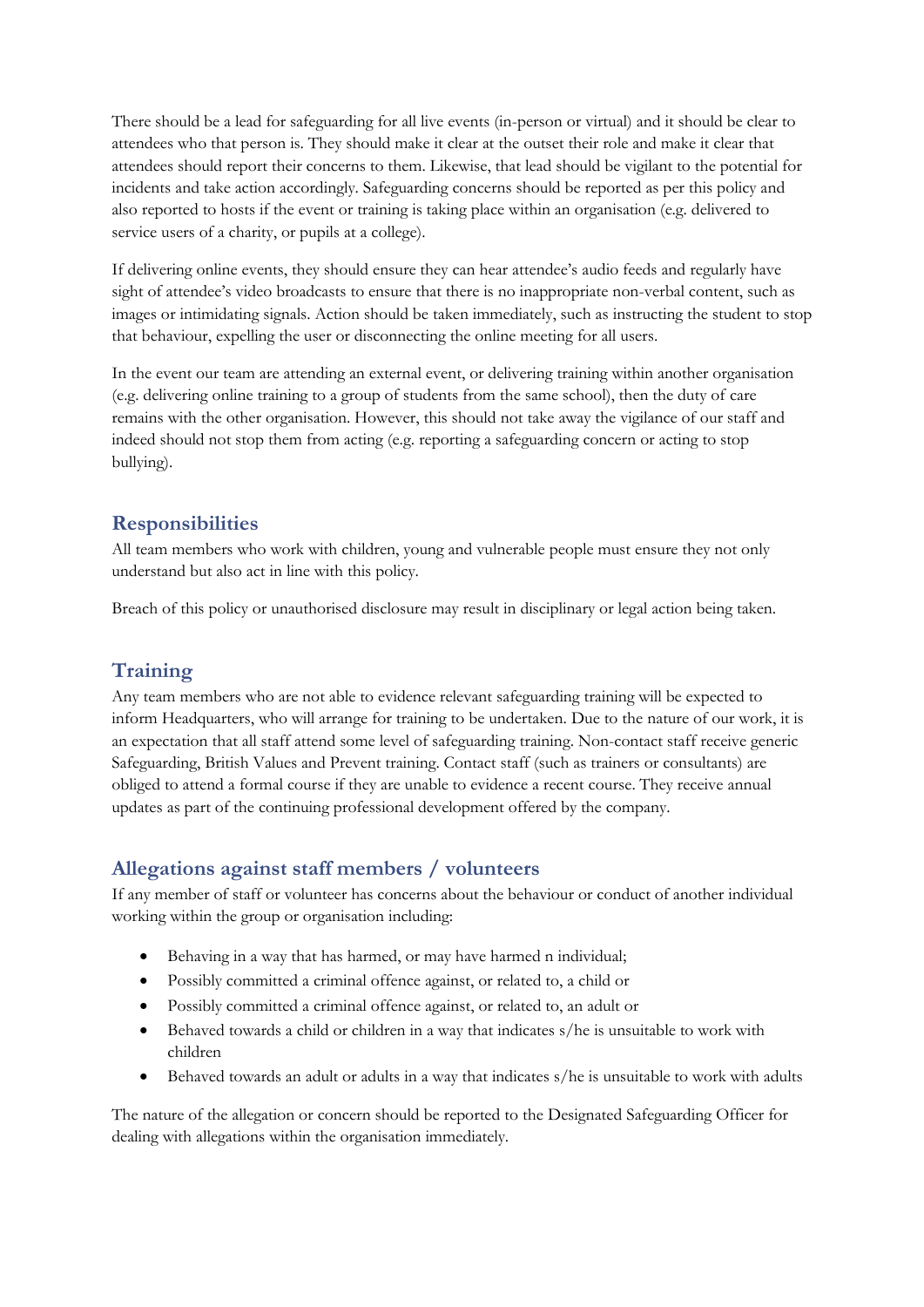The member of staff who has a concern or to whom an allegation or concern is reported should not question the child or investigate the matter further.

The Designated Safeguarding Officer for the company will report the matter to the Local Authority Designated Officer (LADO) if it relates to a child or vulnerable adult.

## **Prevent Duty and British Values**

We recognise our duty under Section 26 of the Counter-terrorism and Security Act 2015 in recognising extremism (both violent and non-violent) in all its forms. This includes raising concerns about grooming or interest in extremism in order to avoid people being drawn into terrorism. The Prevent Officer maintains a Prevent Risk Register, which is reviewed on an annual basis, or more frequently if required.

We recognise our duties under British Values and ensure that they are reflected in training course materials, plus the delivery. Training staff receive British Value training and are expected to reflect these as part of their Job Description.

The Data Protection Policy makes clear the rights for the company to share data when required from relevant authorities. IT provision and restriction of access has been assessed as low risk on the Prevent Risk Register.

Members of staff have a duty to report any concerns to the Prevent Officer, who in turn may turn to authorities as required.

### **Checks**

To meet our responsibilities all of our direct delivery staff, plus all staff who have worked abroad and foreign nationals, have been vetted, their qualifications and references checked and an enhanced Disclosure and Barring Service check has been seen by us. This is reviewed every three years.

A person who is barred from working with children or vulnerable adults will be breaking the law if they work or volunteer, or try to work or volunteer with those groups. If we knowingly employs someone who is barred to work with those groups they will also be breaking the law. If there is an incident where a member of staff or volunteer has to be dismissed because they have harmed a child or vulnerable adult, or would have been if they had not left, the company will notify the DBS.

## **Confidentiality**

We recognise that all matters relating to Safeguarding suitability checks are confidential.

The company will disclose any information about an employee, visitor or contractor for whom checks have been undertaken on a need to know basis only.

Information must be shared with police and Social Care where the child/young person/vulnerable adult is or may be at risk of significant harm

We ensure that individual's and/or parent's confidentiality must not be breached and that information is shared on a need to know basis.